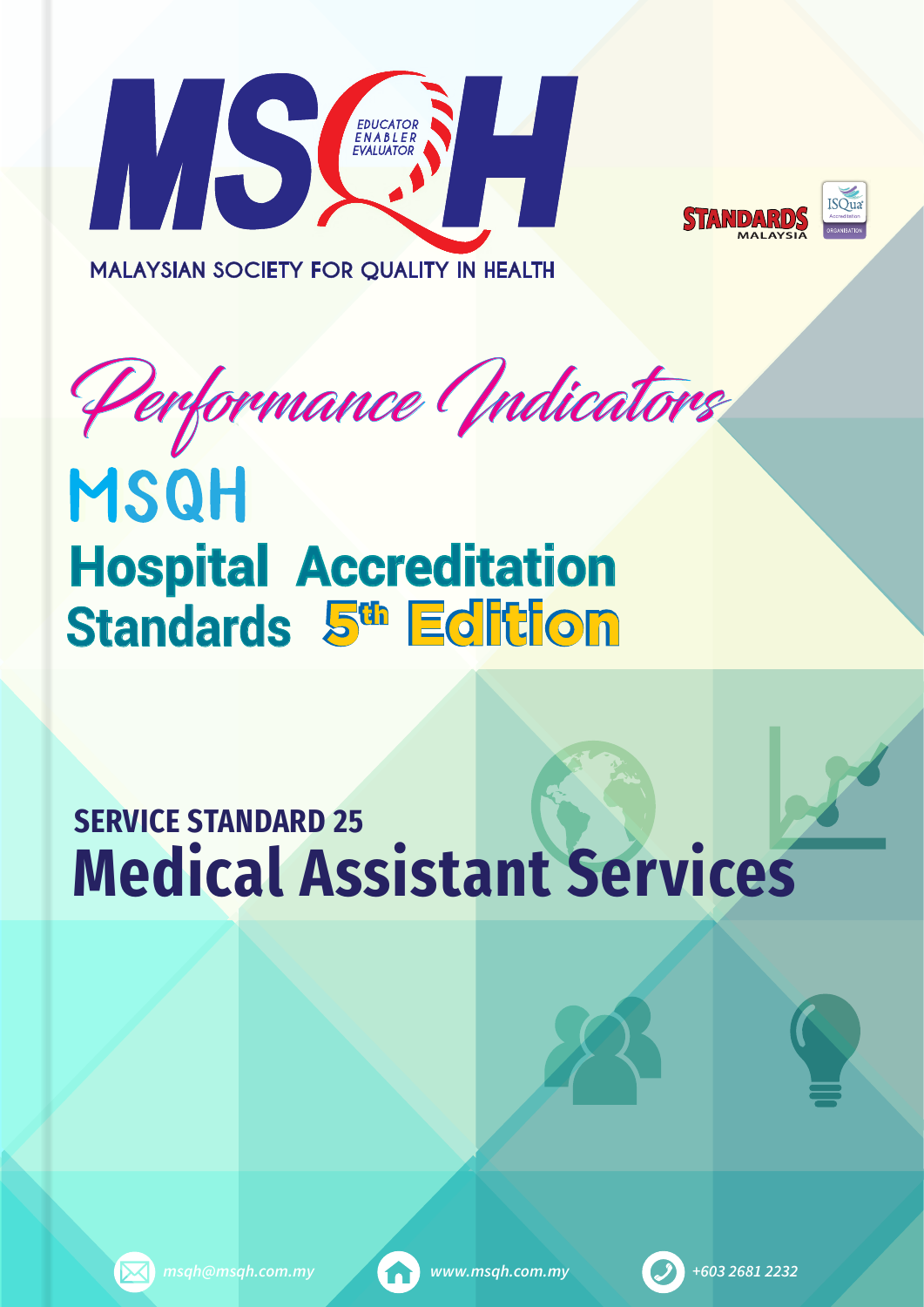| No             | <b>INDICATOR</b>                                                                                                                                                                                                          | <b>TARGET</b>                                                                            | <b>Reporting</b><br><b>Frequency</b> |
|----------------|---------------------------------------------------------------------------------------------------------------------------------------------------------------------------------------------------------------------------|------------------------------------------------------------------------------------------|--------------------------------------|
| 1 <sub>1</sub> | Number of fire drill that has been carried out by the hospital<br>in the corresponding year:<br>a. Fire Drill at hospital level: Once a year<br>b. Tabletop Exercise at hospital level: Twice a year<br>(Once in 6 month) | a)<br>Once a year<br>b) once in 6 months                                                 | Annually<br>6 monthly                |
| 2.             | Dispatch and Ambulance Preparedness of Primary<br>Responses                                                                                                                                                               | ≥90%                                                                                     |                                      |
| 3 <sub>1</sub> | Percentage of Medical Assistants in Emergency Services<br>trained in Advanced Life Support (ALS)                                                                                                                          | Non-specialist hospital:<br>≥30%<br>Specialist<br>hospital: $\geq 50\%$ )                |                                      |
| 4.             | Percentage of Medical Assistants with post basic<br>qualification and advance training in relevant disciplines.                                                                                                           | $\geq$ 50% (for staff with at<br>least 3 years working<br>experience)                    |                                      |
| 5 <sub>1</sub> | Peak Flow Rate (PEFR) Implementation for Asthma<br>Patients in Asthma Bay by Medical Assistant (AMO)                                                                                                                      | >80% number of all<br>asthma patients with<br>Pre and Post PEFR<br>treated in Asthma Bay |                                      |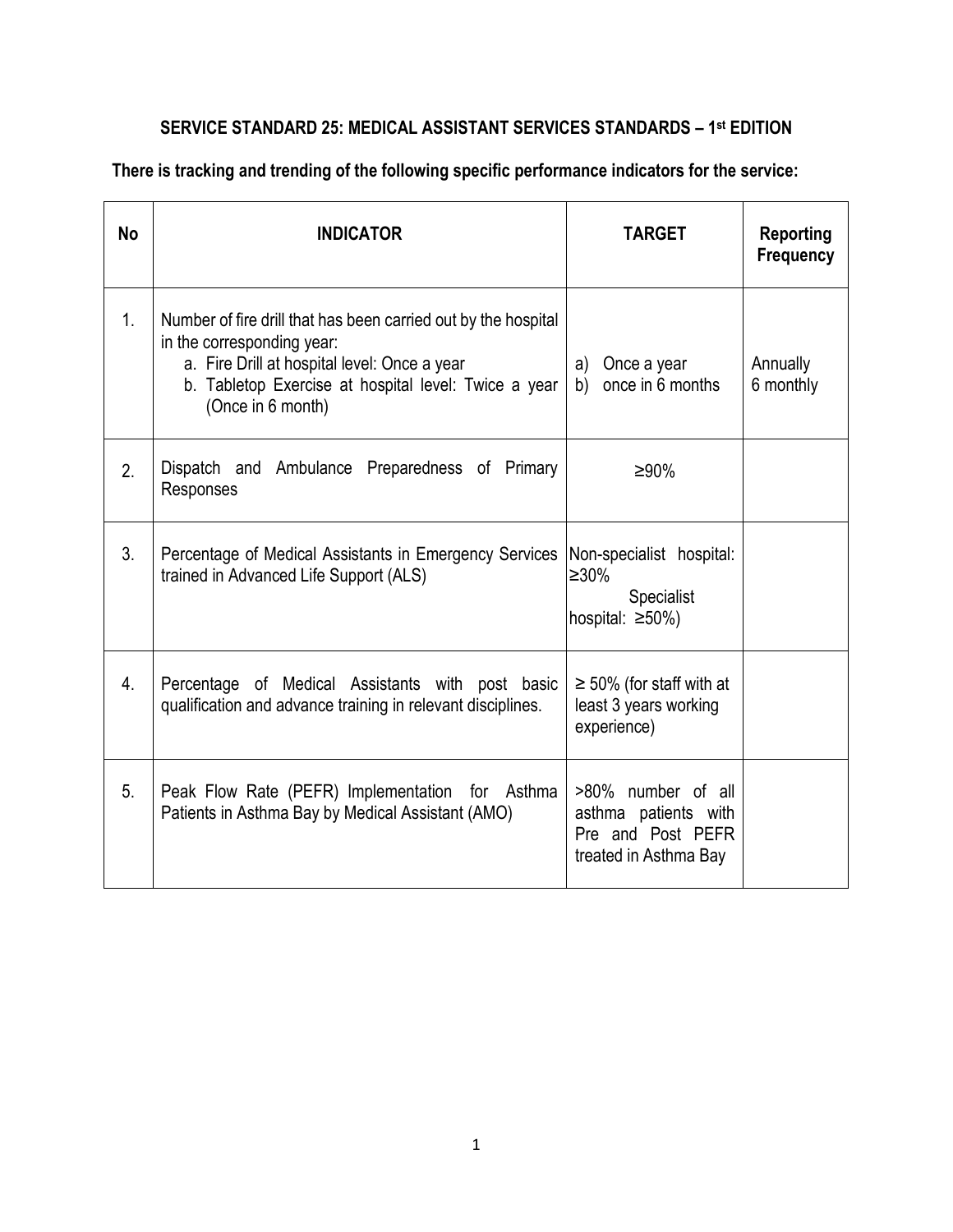| <b>Indicator 01</b>                                                                                                                                                                                                                                                                                                                                                                                                             | Number of Fire Drills that have been carried out by the hospital in the<br>corresponding year:<br>Fire Drill at hospital level: Once a year<br>a.<br>Tabletop Exercise at hospital level: Twice a year (Once in 6 months)<br>b.                                                                                                                                                                                                                                                                                                                                                                                                                                                                                                                                                        |  |
|---------------------------------------------------------------------------------------------------------------------------------------------------------------------------------------------------------------------------------------------------------------------------------------------------------------------------------------------------------------------------------------------------------------------------------|----------------------------------------------------------------------------------------------------------------------------------------------------------------------------------------------------------------------------------------------------------------------------------------------------------------------------------------------------------------------------------------------------------------------------------------------------------------------------------------------------------------------------------------------------------------------------------------------------------------------------------------------------------------------------------------------------------------------------------------------------------------------------------------|--|
| <b>Element</b>                                                                                                                                                                                                                                                                                                                                                                                                                  | <b>Environmental (Technical) Support</b>                                                                                                                                                                                                                                                                                                                                                                                                                                                                                                                                                                                                                                                                                                                                               |  |
| Fire drills are essential in any workplace or public building for practicing what to do<br><b>Rationale</b><br>in the event of a fire (Terry Penney, 2016). Not only do they ensure that all staff,<br>customers and visitors in the premise understand what they need to do in case of<br>fire, but they also help to test how effective the fire evacuation plan is and to<br>improve certain aspects of the fire provisions. |                                                                                                                                                                                                                                                                                                                                                                                                                                                                                                                                                                                                                                                                                                                                                                                        |  |
| <b>Definition of Terms</b>                                                                                                                                                                                                                                                                                                                                                                                                      | Fire Drill: A practice of the emergency procedures to be used in case of fire. Fire<br>Drill with multiple Agencies: Fire Drill that involves Fire & Rescue Department<br>or/and other agencies (e.g. St John Ambulance/ Red Crescent) with the hospital<br>staff/ personnel. Tabletop exercise: A meeting to discuss a simulated emergency<br>situation. Members of the team/ hospital review and discuss the actions they would<br>take in a particular emergency, testing their emergency plan in an informal, low<br>stress environment. Tabletop exercises are used to clarify roles and responsibilities<br>and to identify additional campus mitigation and preparedness needs. The exercise<br>should result in action plans for continued improvement of the emergency plans. |  |
| <b>Criteria</b>                                                                                                                                                                                                                                                                                                                                                                                                                 | <b>Inclusion:</b> All hospital building.<br><b>Exclusion criteria: Nil</b>                                                                                                                                                                                                                                                                                                                                                                                                                                                                                                                                                                                                                                                                                                             |  |
|                                                                                                                                                                                                                                                                                                                                                                                                                                 |                                                                                                                                                                                                                                                                                                                                                                                                                                                                                                                                                                                                                                                                                                                                                                                        |  |
| Type of indicator                                                                                                                                                                                                                                                                                                                                                                                                               | Rate-based process indicator                                                                                                                                                                                                                                                                                                                                                                                                                                                                                                                                                                                                                                                                                                                                                           |  |
| <b>Numerator</b>                                                                                                                                                                                                                                                                                                                                                                                                                | Number of Fire Drill that has been carried out in the corresponding year.<br>a.<br>Number of Tabletop Exercise that has been carried out in the corresponding<br>b.<br>year.                                                                                                                                                                                                                                                                                                                                                                                                                                                                                                                                                                                                           |  |
| <b>Denominator</b>                                                                                                                                                                                                                                                                                                                                                                                                              | Total number of Fire Drill that has been planned in the corresponding year<br>a.<br>Total number of Tabletop Exercise that has been planned in the corresponding<br>b.<br>year.                                                                                                                                                                                                                                                                                                                                                                                                                                                                                                                                                                                                        |  |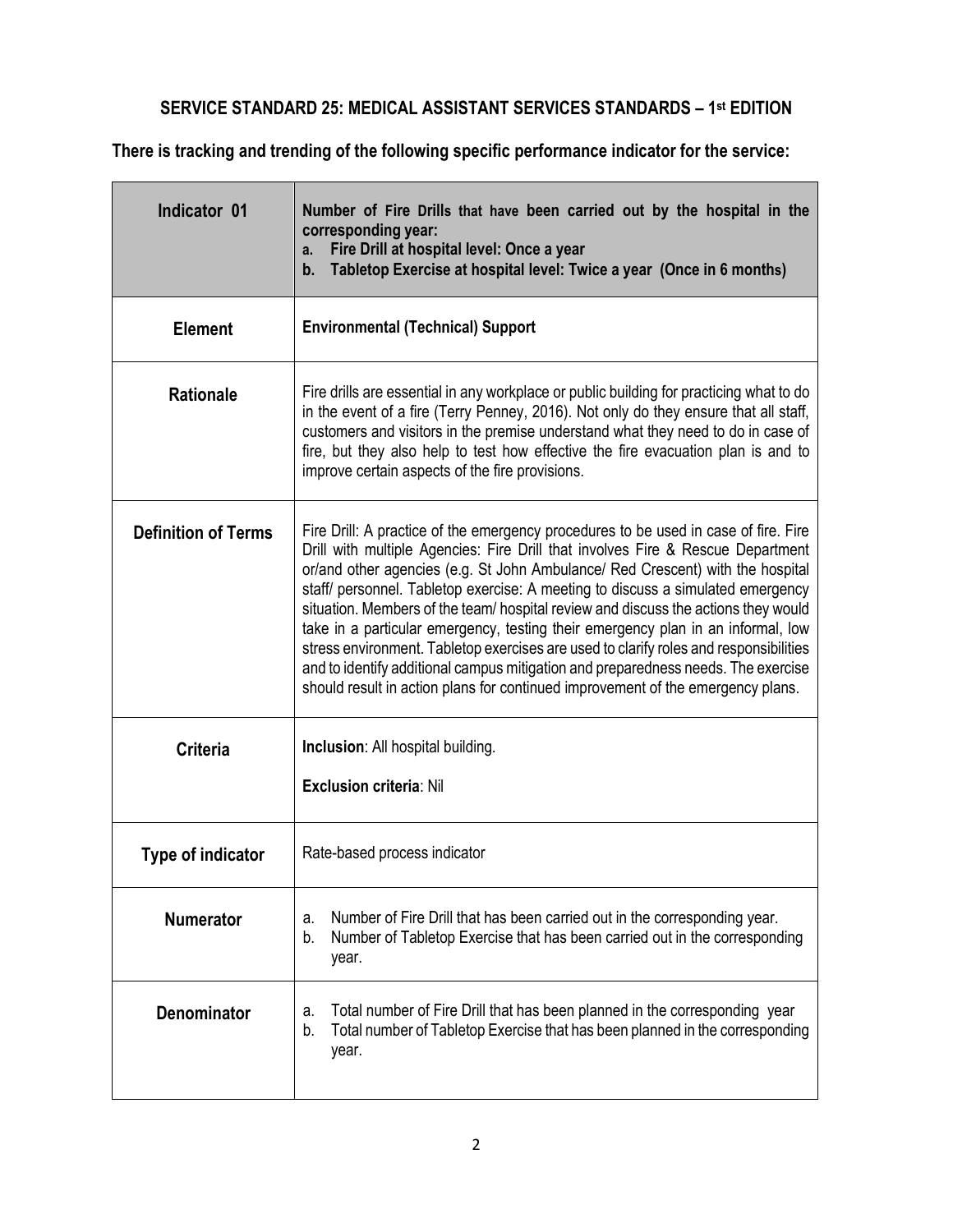| <b>Formula</b>         | Numerator<br>x 100%<br>Denominator                                                                                                                                                                                                                                                                                                                                                                                                                                                                                                                                                                                                    |
|------------------------|---------------------------------------------------------------------------------------------------------------------------------------------------------------------------------------------------------------------------------------------------------------------------------------------------------------------------------------------------------------------------------------------------------------------------------------------------------------------------------------------------------------------------------------------------------------------------------------------------------------------------------------|
| <b>Standard</b>        | 100%                                                                                                                                                                                                                                                                                                                                                                                                                                                                                                                                                                                                                                  |
| <b>Data Collection</b> | 1. Where: Data will be collected in the Administrative unit/ Safety department/<br>Engineering Department/ OSH Unit (depending on the hospital).<br>Who: Data will be collected by the Officer/ staff in-charge of the unit/<br>2.<br>department.<br>3.<br>How frequent: 6 monthly data collection.<br>Who should verify: All performance data must be verified by the Head of<br>4.<br>Administrative Unit/ Department/ Deputy Hospital Director (Administrative) /<br>Hospital Director.<br>5.<br>How to collect: Data will be collected from the record book/ Action Report/<br>verified meeting minutes with the unit/ department |
| <b>Remarks</b>         |                                                                                                                                                                                                                                                                                                                                                                                                                                                                                                                                                                                                                                       |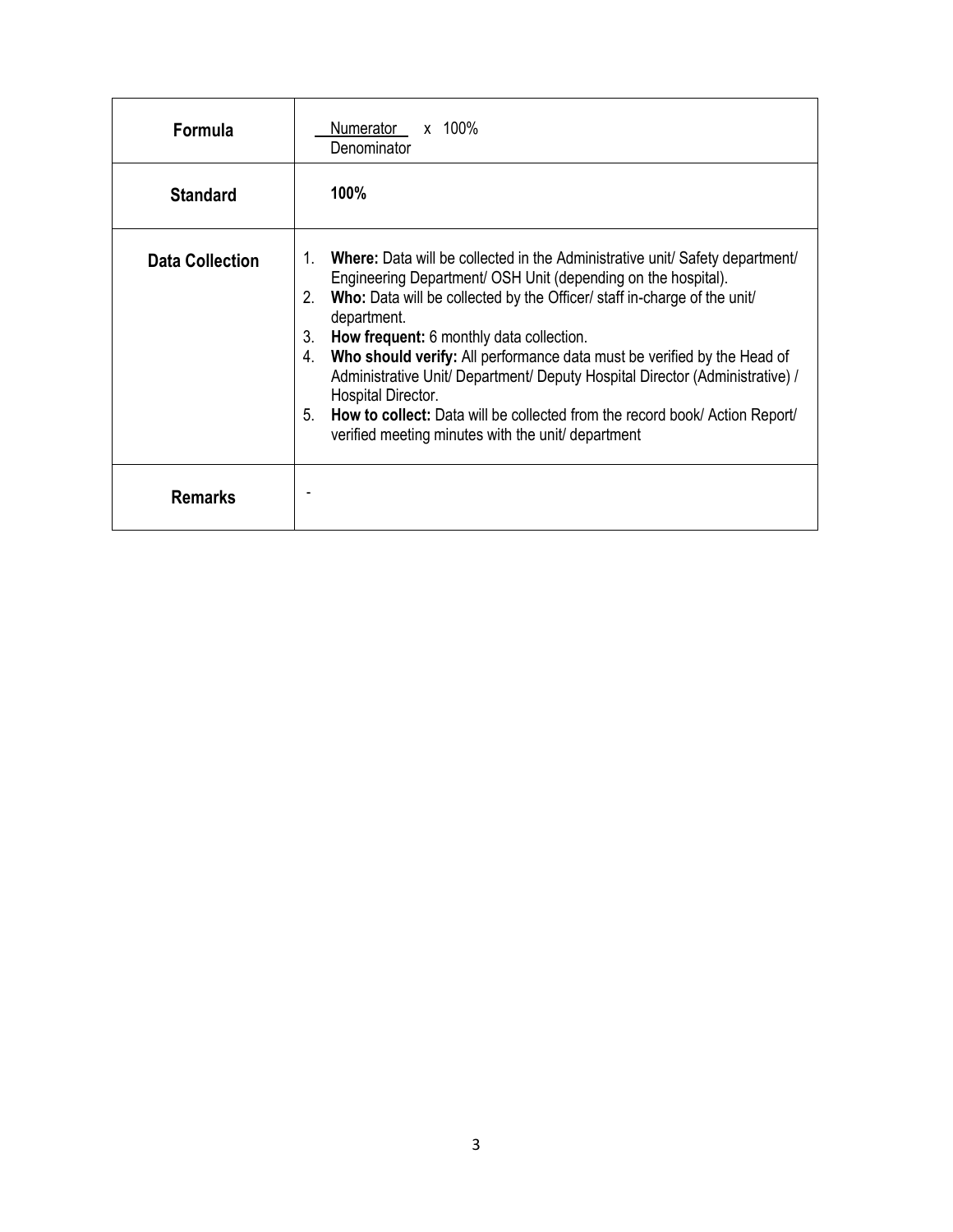| Indicator 02               | Dispatch and Ambulance Preparedness for Primary Responses within<br>5 minutes. (Target: ≥90%)                                                                                                                                                                                                                                                                                                                                                                                                                                   |
|----------------------------|---------------------------------------------------------------------------------------------------------------------------------------------------------------------------------------------------------------------------------------------------------------------------------------------------------------------------------------------------------------------------------------------------------------------------------------------------------------------------------------------------------------------------------|
| <b>Element</b>             | <b>Emergency Medical and Trauma Services</b>                                                                                                                                                                                                                                                                                                                                                                                                                                                                                    |
| <b>Rationale</b>           | Delay in ambulance turnout time may contribute to increased morbidity and<br>1.<br>mortality.<br>The aim is to reduce the ambulance turnout time and ensuring an appropriate<br>2.<br>ambulance response in order to improve pre-hospital care.                                                                                                                                                                                                                                                                                 |
| <b>Definition of Terms</b> | Ambulance preparedness: Appropriate ambulance that is capable of providing<br>basic emergency medical and trauma care.<br>Ambulance dispatch: The mobilization of ambulance to the designated<br>destination after the activation call is terminated.<br>Primary response: Initial response and care by emergency medical services (by<br>an ambulance services).<br>Within $(\le)$ 5 minutes: Time taken from the ambulance call was terminated/<br>completed to the dispatch of the ambulance from the hospital to the scene. |
| <b>Criteria</b>            | Inclusion: NA<br>Exclusion:<br>Request for inter-hospital transfer.<br>$1_{-}$<br>Patient transportation.<br>2.<br>3. Secondary response.<br>Mass casualty incident.<br>4.<br>5.<br>Non-emergency cases.<br>Diverted calls to other agencies.<br>6.                                                                                                                                                                                                                                                                             |
| Type of indicator          | Rate-based process indicator                                                                                                                                                                                                                                                                                                                                                                                                                                                                                                    |
| <b>Numerator</b>           | Number of ambulance preparedness and dispatch for primary response within $(\leq)$<br>5 minutes                                                                                                                                                                                                                                                                                                                                                                                                                                 |
| <b>Denominator</b>         | Total number of ambulance calls                                                                                                                                                                                                                                                                                                                                                                                                                                                                                                 |
| Formula                    | x 100%<br><b>Numerator</b><br>Denominator                                                                                                                                                                                                                                                                                                                                                                                                                                                                                       |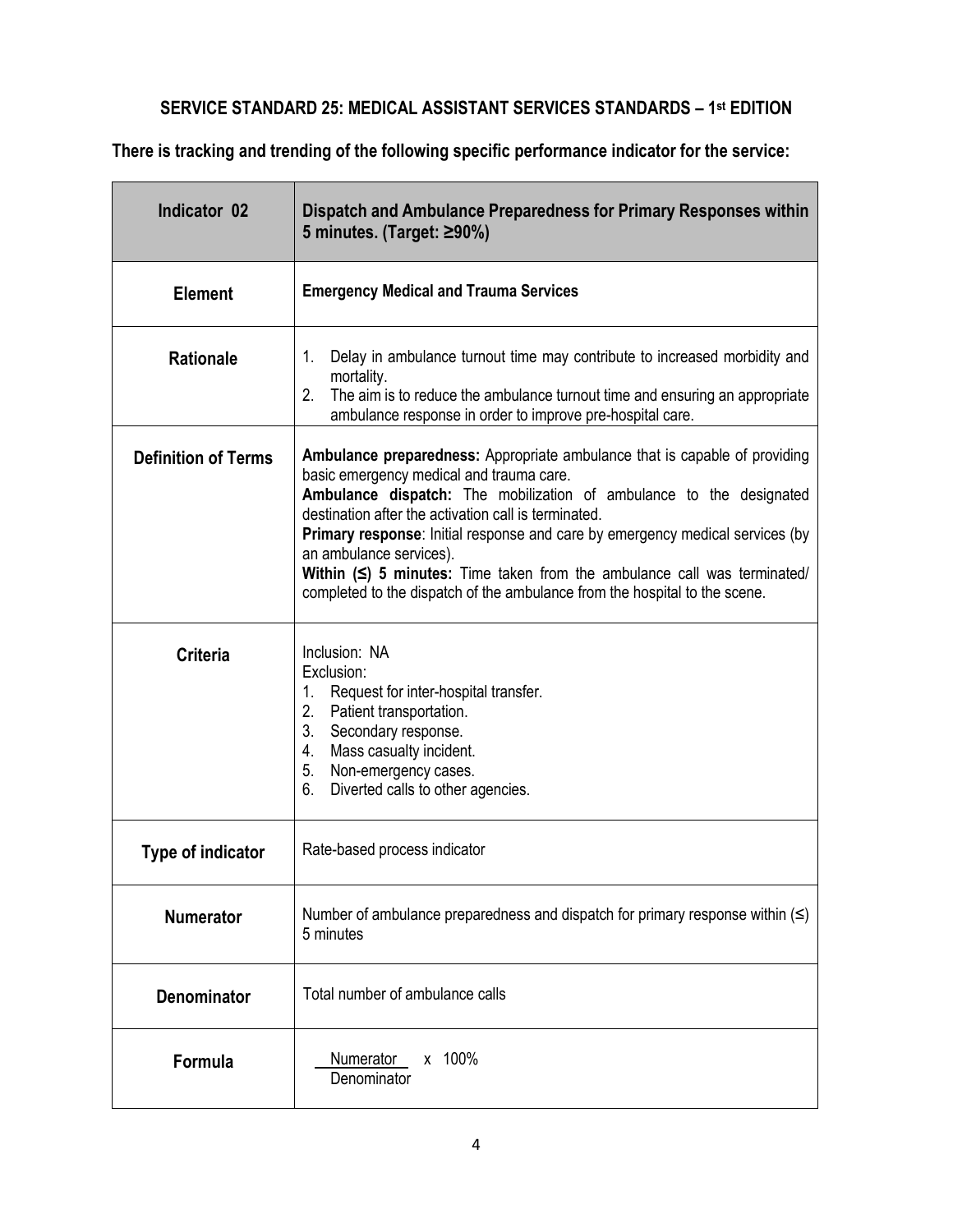| <b>Standard</b>        | $\geq 90\%$                                                                                                                                                                                                                                                                                                                                                                                                                                                                                                          |
|------------------------|----------------------------------------------------------------------------------------------------------------------------------------------------------------------------------------------------------------------------------------------------------------------------------------------------------------------------------------------------------------------------------------------------------------------------------------------------------------------------------------------------------------------|
| <b>Data Collection</b> | Where: Data will be collected in Emergency Department/ area that cater the<br>1.<br>above condition.<br>Who: Data will be collected by Officer/ Paramedic/ Nurse in-charge<br>(indicator co-ordinator) of the department/ unit.<br>How frequent: Monthly data collection.<br>3.<br>Who should verify: All performance data must be verified by Head of<br>Department/ Head of Unit/ Hospital Director.<br>How to collect: Data is suggested to be collected from record book (refer to<br>5.<br>KPI MOH Guidelines). |
| <b>Remarks</b>         |                                                                                                                                                                                                                                                                                                                                                                                                                                                                                                                      |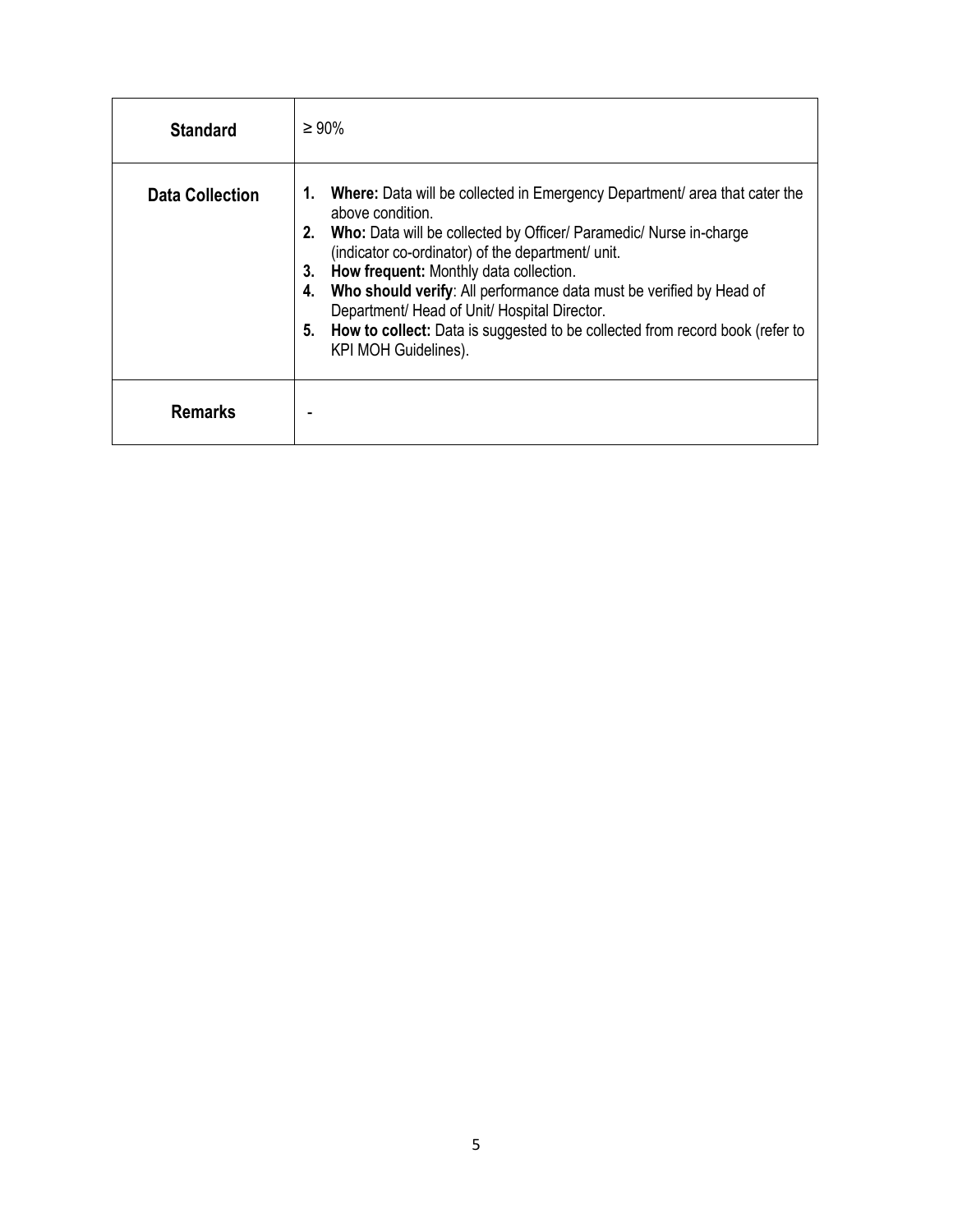| Indicator 03               | Percentage of Medical Assistants in Emergency Services trained in<br>Advanced Life Support (ALS) (Target: Non-specialist hospital: ≥30%<br>Specialist hospital: ≥50%)                                                                                                                                                                                                                                                                                                                                                                                                                                                                                                                                                                                                                                                                                                                                                                |
|----------------------------|--------------------------------------------------------------------------------------------------------------------------------------------------------------------------------------------------------------------------------------------------------------------------------------------------------------------------------------------------------------------------------------------------------------------------------------------------------------------------------------------------------------------------------------------------------------------------------------------------------------------------------------------------------------------------------------------------------------------------------------------------------------------------------------------------------------------------------------------------------------------------------------------------------------------------------------|
| <b>Discipline</b>          | <b>Emergency Medical and Trauma Services</b>                                                                                                                                                                                                                                                                                                                                                                                                                                                                                                                                                                                                                                                                                                                                                                                                                                                                                         |
| Rationale                  | Advanced Trauma and Life Support (ALS) skills (as stipulated in the Malaysian<br>Trauma Life Support and Advanced Trauma Life Support (MTLS/ALS/PALS)<br>training programmes) is an important skill for all health personnel to possess and<br>is an important element of Continuing Professional Development, which is a vital<br>aspect of professionalism for Medical Assistants in the Emergency and Trauma<br>Services to provide resuscitation for patients presenting life threatening conditions,<br>hence improving the quality and safety of care provided. The use of defibrillator<br>and other devices to resuscitate a patient who has collapsed is permissible only to<br>those who are trained in MTLS/ALS/PALS.                                                                                                                                                                                                     |
| <b>Definition of Terms</b> | Advanced Life Support: Advanced Life Support (ALS) is a set of life-saving<br>protocols and skills that extend Basic Life Support to further support the circulation<br>and provide an open airway and adequate ventilation (breathing).<br>Advanced Life Support Training: ALS Training is a standardized<br>national/international course teaching evidence-based resuscitation guidelines<br>and skills to healthcare professionals. ALS includes procedures and skills that<br>extend Basic Life Support (BLS) to further stabilize the patient.<br>Life Threatening Condition: The four conditions considered immediately life<br>threatening in an emergency situation are: Unconsciousness. No breathing or<br>difficulty breathing. No pulse. The following are signs and symptoms of life-<br>threatening emergencies: Respiratory distress or cessation of breathing. Severe<br>chest pains. Shock. Uncontrolled bleeding. |
| Criteria                   | Inclusion: Medical Assistants who is working in the Emergency and Trauma<br>Services for more than 24 months.<br>Exclusion:<br>1. Medical Assistants who are transferred- in to the Emergency and<br>Trauma Services for less than 24 months.<br>Medical Assistants who are currently working in the Emergency and<br>2.<br>Trauma Services for less than 24 months.                                                                                                                                                                                                                                                                                                                                                                                                                                                                                                                                                                 |
| Type of indicator          | Rate Based Structural Indicator                                                                                                                                                                                                                                                                                                                                                                                                                                                                                                                                                                                                                                                                                                                                                                                                                                                                                                      |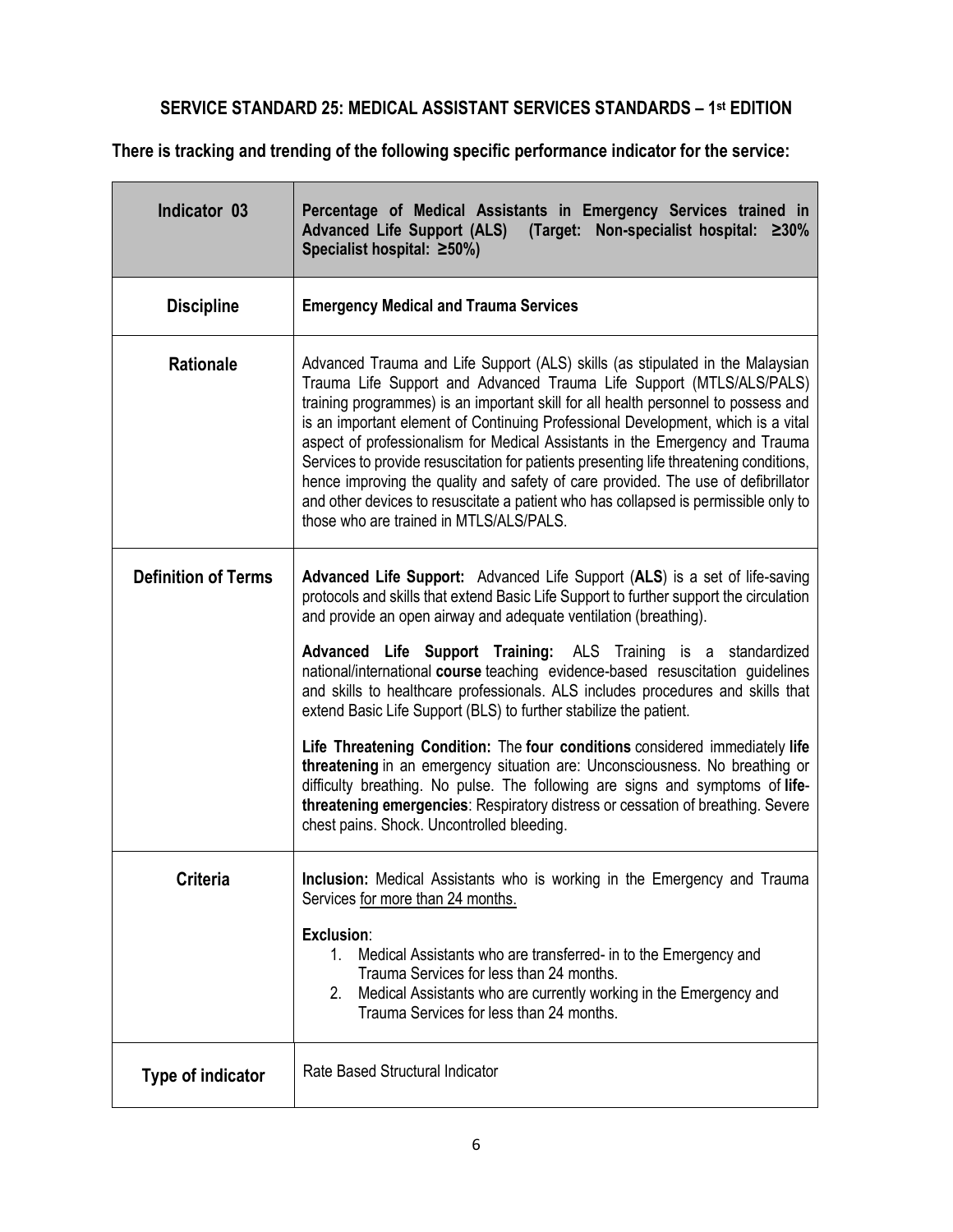| <b>Numerator</b>       | Number of eligible Medical Assistants in the Emergency and Trauma Services<br>trained in Advanced Life Support (ALS) |
|------------------------|----------------------------------------------------------------------------------------------------------------------|
| <b>Denominator</b>     | Total Number of eligible Medical Assistants in the Emergency and Trauma<br><b>Services</b>                           |
| Formula                | x 100%<br>Numerator<br>Denominator                                                                                   |
| <b>Standard</b>        | Non-specialist hospital: ≥30%<br>Specialist hospital: ≥50%)                                                          |
| <b>Data Collection</b> | 6 monthly                                                                                                            |
| <b>Remarks</b>         | ۰                                                                                                                    |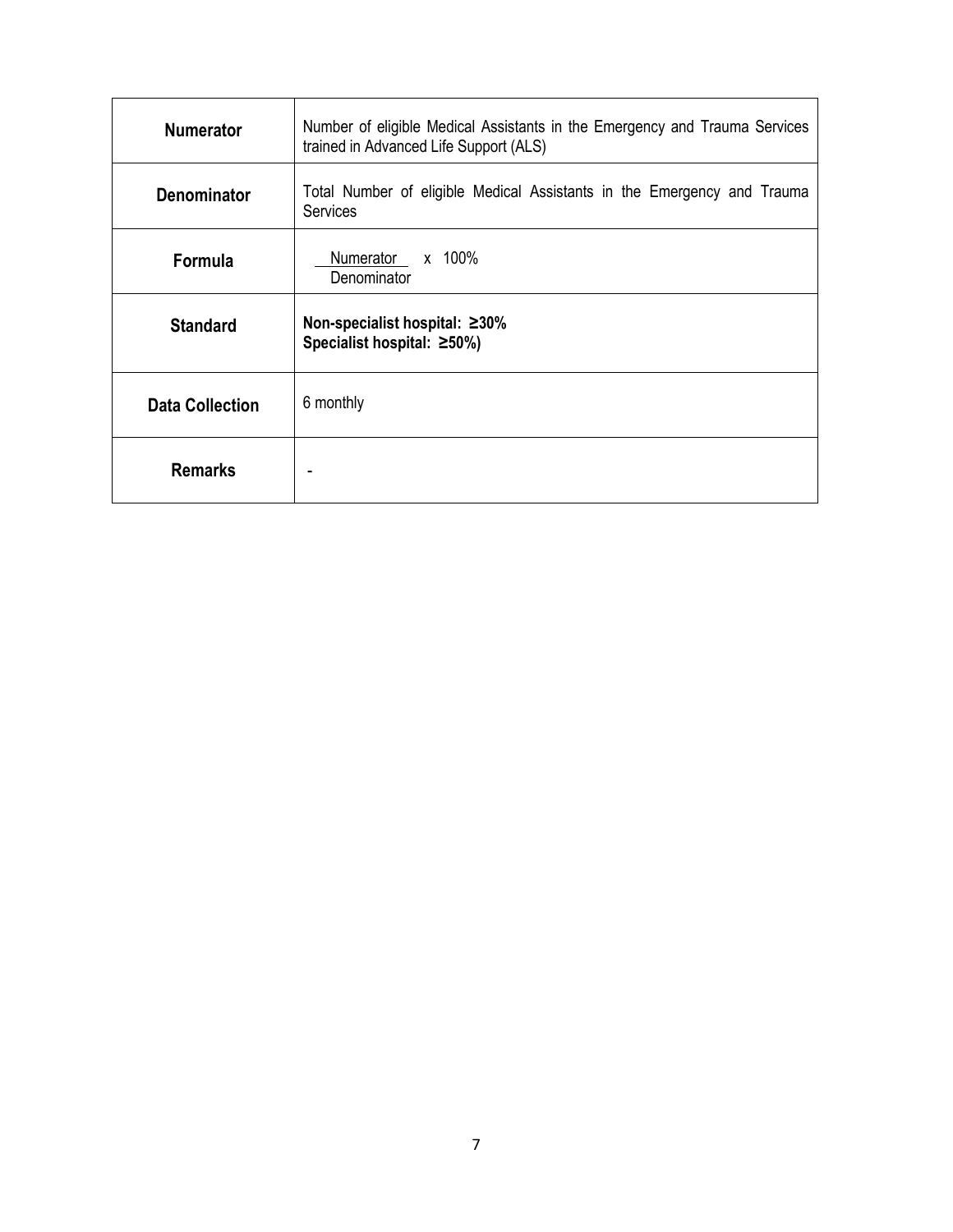| Indicator 04               | Percentage of Medical Assistants with post basic qualification and<br>advance training in relevant disciplines.<br>Target: $\geq 50\%$ (for staff with at least 3 years working experience)                                                                                                                                                                                                                                                                                         |
|----------------------------|-------------------------------------------------------------------------------------------------------------------------------------------------------------------------------------------------------------------------------------------------------------------------------------------------------------------------------------------------------------------------------------------------------------------------------------------------------------------------------------|
| <b>Element</b>             | <b>Learning and Growth</b>                                                                                                                                                                                                                                                                                                                                                                                                                                                          |
| <b>Rationale</b>           | Post basic qualification is an important element of Continuous Professional<br>Development which is a formal education. Therefore continuous updating of the<br>Medical Assistants in the respective disciplines/fields will ensure the current/latest<br>management of patient care is being practiced.                                                                                                                                                                            |
| <b>Definition of Terms</b> | Post Basic Qualification: This qualification/certification usually signifies that<br>one has attained a basic level of higher education knowledge and competence in<br>a particular field or occupation and are capable of applying such knowledge and<br>competence in an occupation or role in the workplace. Post basic qualification may<br>be obtained at baccalaureate level or as an extension of the diploma holder in<br>specific disciplines of health care/other fields. |
| <b>Criteria</b>            | <b>Inclusion:</b> All Medical Assistants with at least 3 years working experience<br>and working in any discipline in the hospital/facility.<br><b>Exclusion:</b> All Medical Assistants with less than 3 years working experience and<br>employed in the hospital/facility.                                                                                                                                                                                                        |
| <b>Type of indicator</b>   | Rate Based Structural Indicator                                                                                                                                                                                                                                                                                                                                                                                                                                                     |
| <b>Numerator</b>           | Number of eligible Medical Assistants with post basic qualification and<br>advance training in relevant disciplines.                                                                                                                                                                                                                                                                                                                                                                |
| <b>Denominator</b>         | Total Number of eligible Medical Assistants in the Facility with at least 3 years<br>working experience                                                                                                                                                                                                                                                                                                                                                                             |
| Formula                    | x 100%<br>Numerator<br>Denominator                                                                                                                                                                                                                                                                                                                                                                                                                                                  |
| <b>Standard</b>            | $\geq$ 50% (for staff with at least 3 years working experience)                                                                                                                                                                                                                                                                                                                                                                                                                     |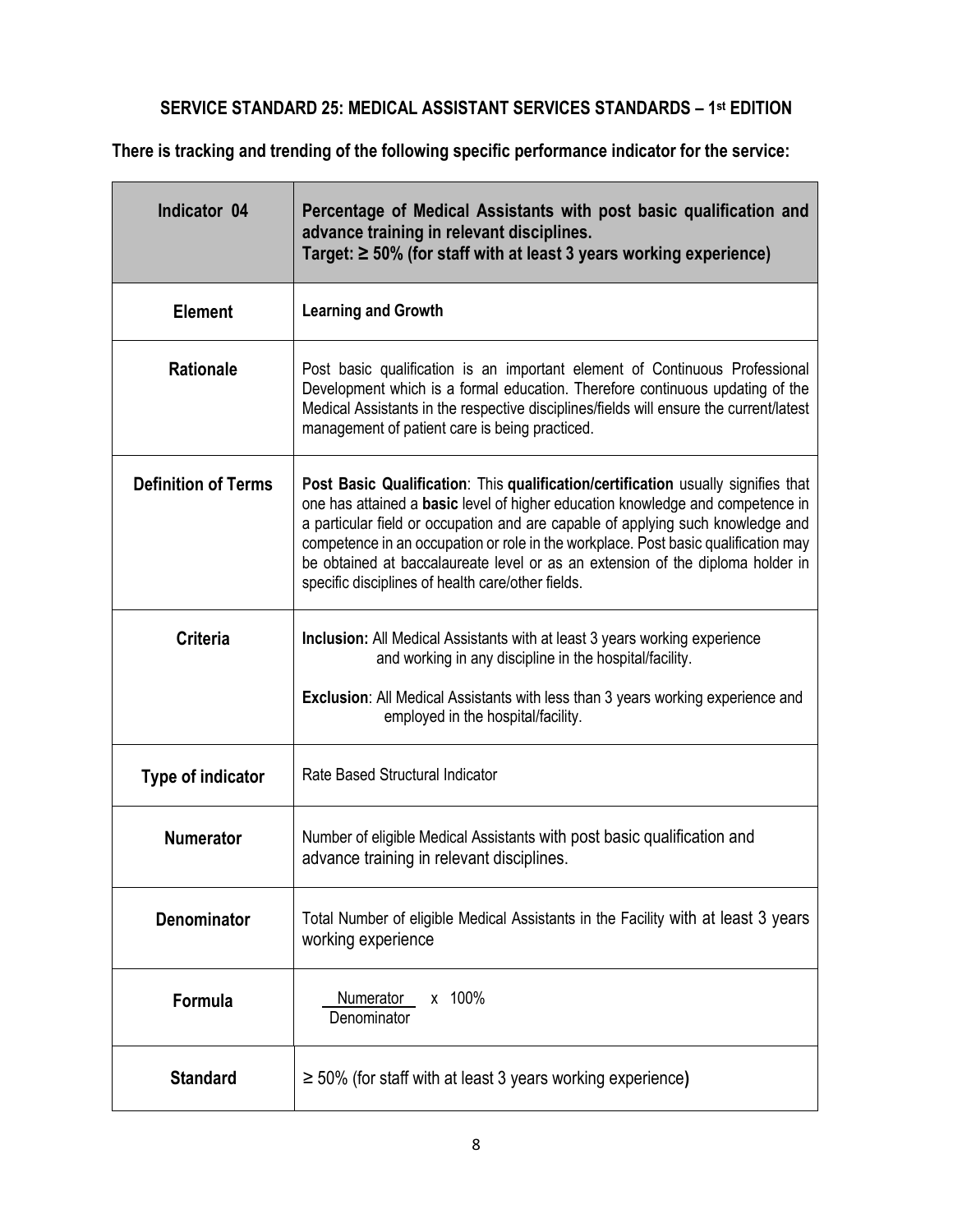| <b>Data Collection</b> | 6 monthly |
|------------------------|-----------|
| <b>Remarks</b>         | -         |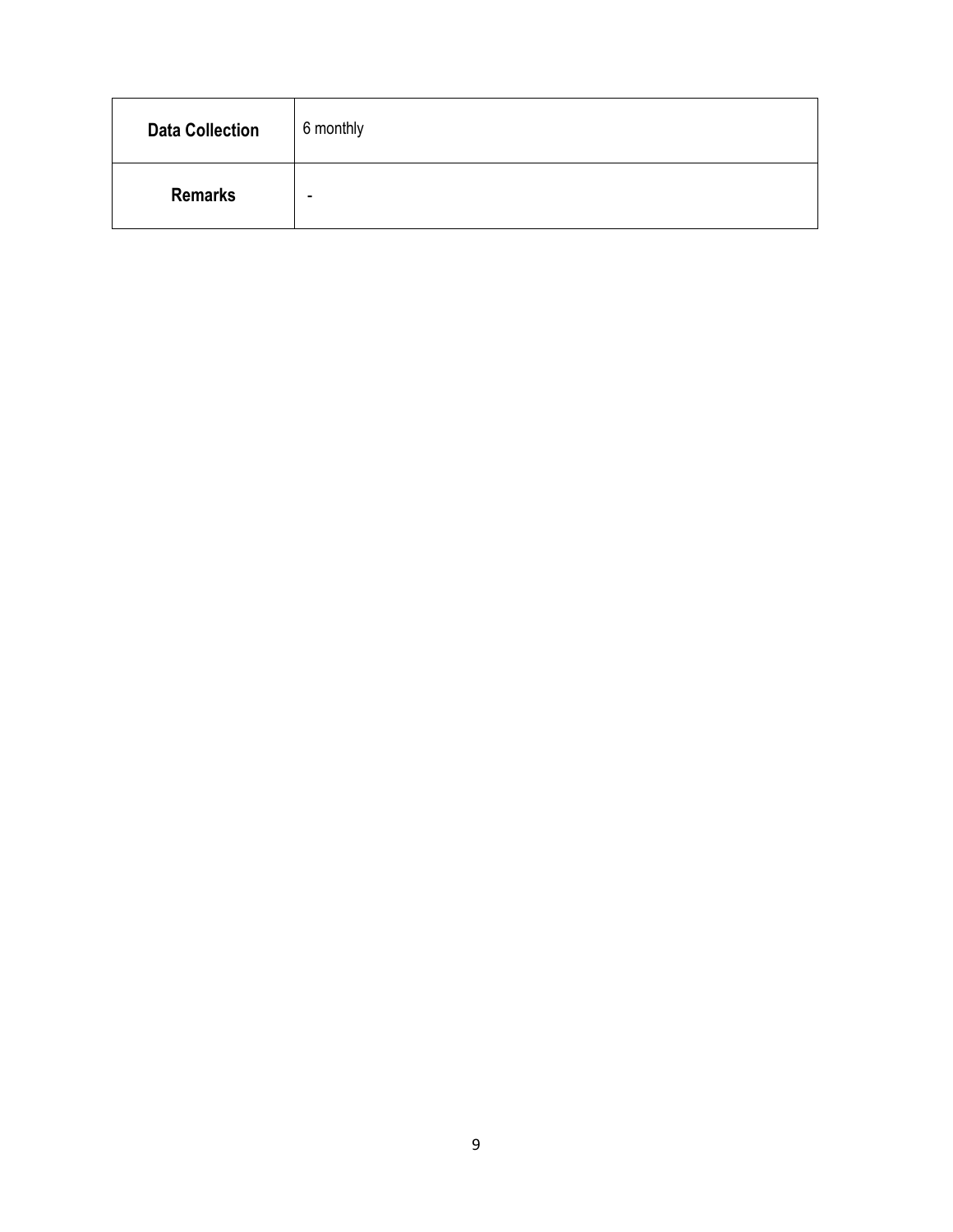| Indicator 05                | Peak Flow Rate (PEFR) Implementation for Asthma Patients in<br><b>Asthma Bay by Medical Assistant (AMO)</b>                                                                                                                                                                                                                                                                                                                                                                                                                                                                                                                                           |  |
|-----------------------------|-------------------------------------------------------------------------------------------------------------------------------------------------------------------------------------------------------------------------------------------------------------------------------------------------------------------------------------------------------------------------------------------------------------------------------------------------------------------------------------------------------------------------------------------------------------------------------------------------------------------------------------------------------|--|
| <b>Discipline</b>           | <b>Emergency &amp; Trauma Services</b>                                                                                                                                                                                                                                                                                                                                                                                                                                                                                                                                                                                                                |  |
| <b>Dimension of Quality</b> | <b>Clinical Effectiveness</b>                                                                                                                                                                                                                                                                                                                                                                                                                                                                                                                                                                                                                         |  |
| <b>Rationale</b>            | 1. Asthmatic condition is assessed by PEFR procedure before and after<br>treatment.<br>2.<br>The aim is to manage Asthma patients according to severity of asthma and<br>priority of treatment.<br>3.<br>To ensure all AMOs are compliant to Standard Operating Procedure (SOP)<br>in management of Asthma (Refer to Emergency Care SOP for AMOs)<br>4. PEFR as a crucial indicator in managing Asthma concurrent with current<br>SOP and Clinical Practice Guidelines (refer to CPG- Management of Asthma<br>- MOH/P/PAK/354.17(GU)<br>5. AMO Clinical Audit in Asthma Care (2016-2017). Findings: Poor practice of<br>pre and post PEFR among AMOs. |  |
| <b>Definition of Terms</b>  | 1. PEFR: Peak Expiratory Flow Rate<br>2. PEFR before treatment: Reading of Peak Flow Meter Device on patient<br>before treatment is given<br>3. PEFR after treatment: Reading of Peak Flow Meter Device on patient after<br>treatment is given<br>4. Asthma Category: 3 categories of asthma condition: Mild, Moderate and<br>Severe Asthma<br>5. Priority of treatment: Asthma treatment are given according to the severity<br>of asthma                                                                                                                                                                                                            |  |
| <b>Criteria</b>             | Inclusion:<br>All mild asthma patients with Pre and Post PEFR treated in Asthma B ay<br>1.<br>Exclusion:<br>Patient refusal/uncooperative<br>1.<br>Moderate & Severe Asthma<br>2.<br>3.<br>Unable to perform PEFR (patient factor and poor technique)<br>Patients with other lung conditions including congenital lung diseases in<br>4.<br>children or infants, foreign body and cardiovascular pathology that mimic<br>asthma conditions                                                                                                                                                                                                            |  |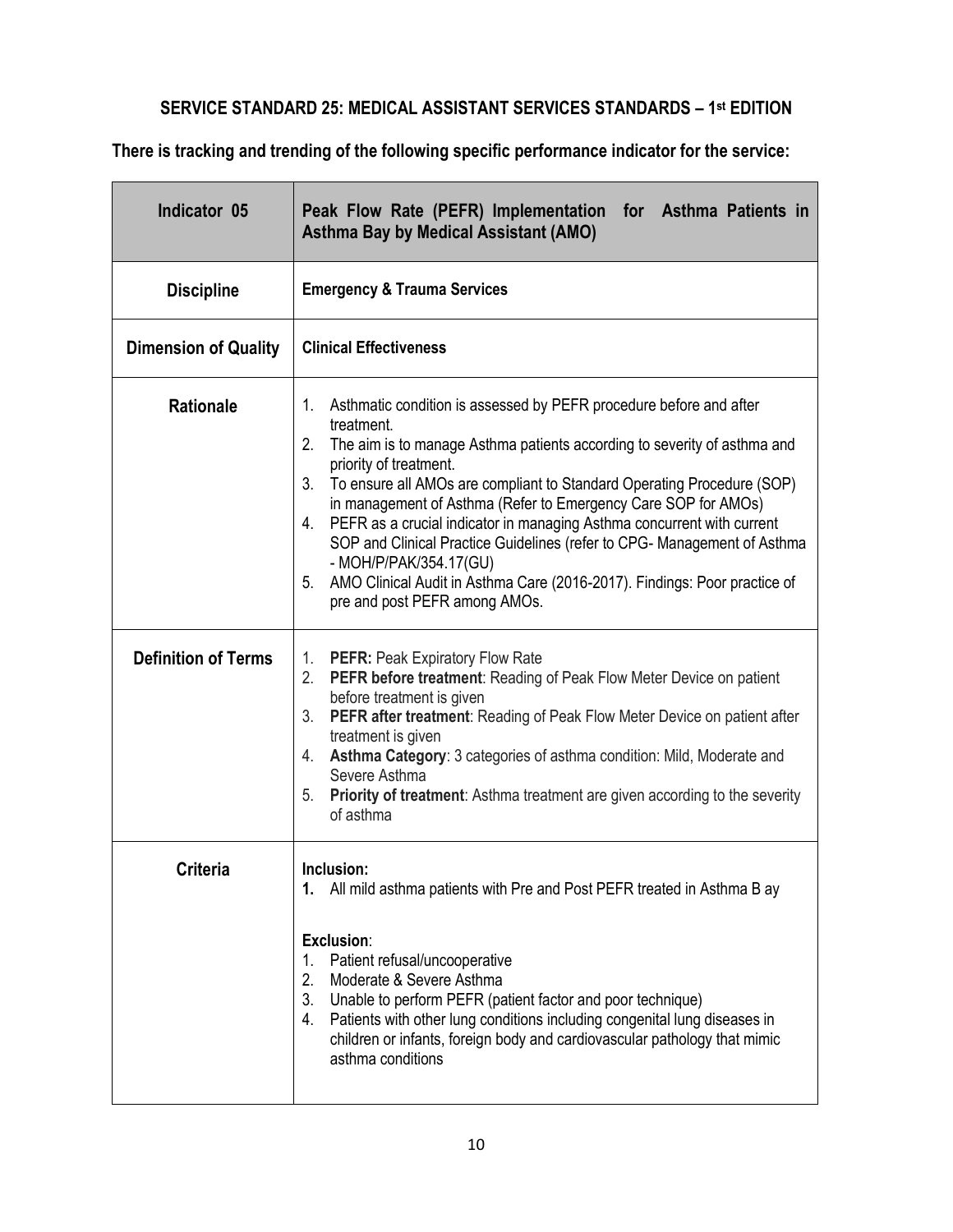| Type of indicator      | Rate- based process indicator                                                                                                                                                                                                                                                                                                                                                                                                                                                           |  |
|------------------------|-----------------------------------------------------------------------------------------------------------------------------------------------------------------------------------------------------------------------------------------------------------------------------------------------------------------------------------------------------------------------------------------------------------------------------------------------------------------------------------------|--|
| <b>Numerator</b>       | Number of all asthma patients with Pre and Post PEFR treated in Asthma Bay                                                                                                                                                                                                                                                                                                                                                                                                              |  |
| <b>Denominator</b>     | Total number of asthma patients treated in Asthma Bay                                                                                                                                                                                                                                                                                                                                                                                                                                   |  |
| Formula                | x 100%<br>Numerator<br>Denominator                                                                                                                                                                                                                                                                                                                                                                                                                                                      |  |
| <b>Standard</b>        | >80% number of all asthma patients with Pre and Post PEFR treated in<br>Asthma Bay                                                                                                                                                                                                                                                                                                                                                                                                      |  |
| <b>Data Collection</b> | What – Peak Flow Mater devices used for all patients in Asthma Bay.<br>1.<br>2. Where - Data collection at Asthma Bay<br>3.<br>Who - Data collected by Assistant Medical Officer on duty<br>How Frequent - Daily data collection with Monthly Reporting<br>4.<br>5.<br>Who should verify - All performance data will be verified by Head of<br>Department<br>6.<br><b>How to collect</b> – Data is suggested to be collected from registration<br>book/data base (system) in Asthma Bay |  |
| <b>Remarks</b>         | Mild Asthma<br><b>Refer to Clinical Practice Guidelines</b><br>Moderate Asthma<br>(MOH/P/PAK/354.17(GU)<br>Severe Asthma                                                                                                                                                                                                                                                                                                                                                                |  |